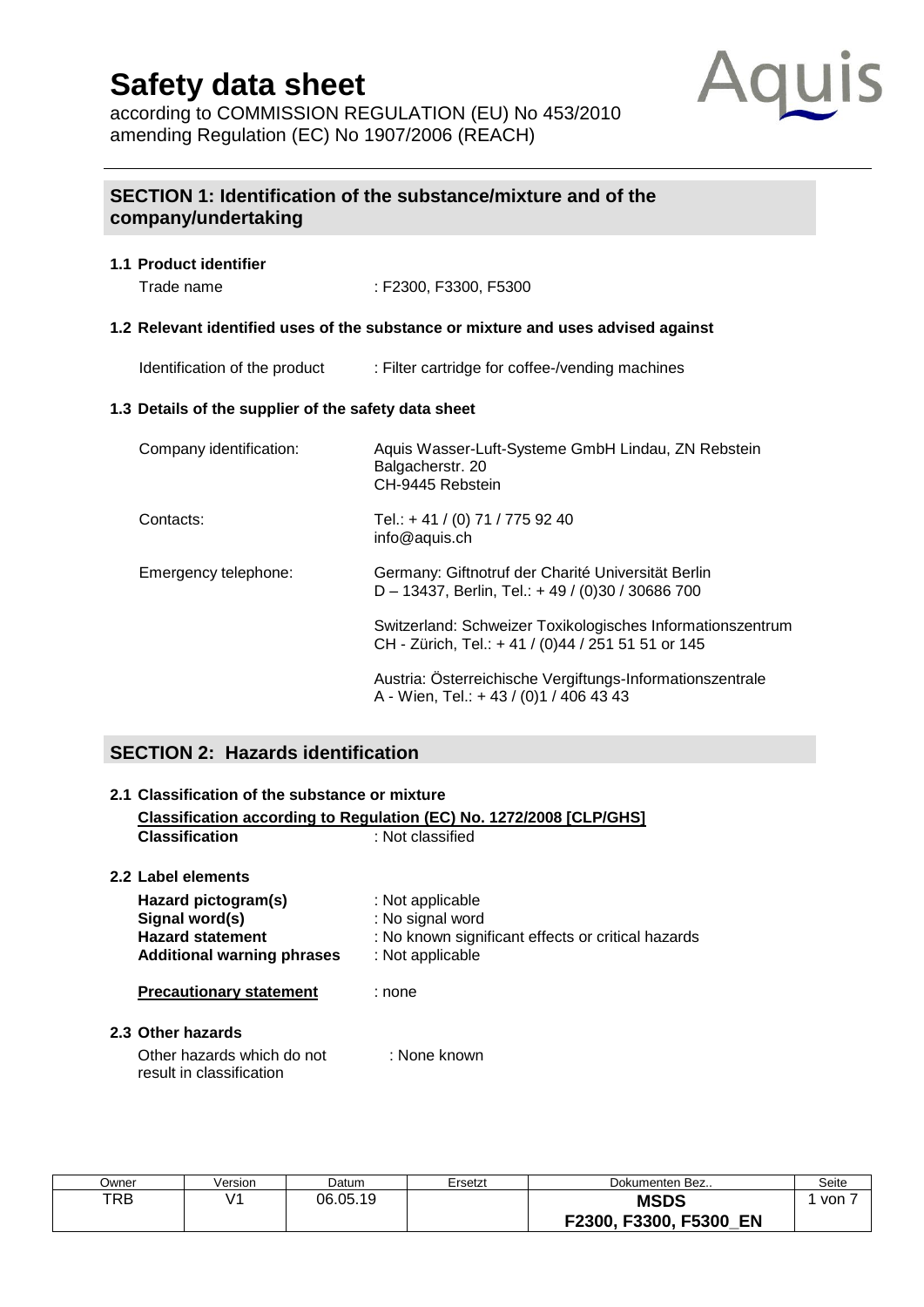according to COMMISSION REGULATION (EU) No 453/2010 amending Regulation (EC) No 1907/2006 (REACH)



## **SECTION 3: Composition/Information on ingredients**

| Product definition               | : article under REACH Art 3. (3)                                                                                 |
|----------------------------------|------------------------------------------------------------------------------------------------------------------|
| chemical characteristics         | : light acid granulate, activated carbon                                                                         |
| ingredients accord. EU-reference | : modified acrylic-copolymer in form of hydrogen, activated<br>carbon, silver, water, polypropylen               |
| dangerous ingredients            | : none, due to the wrapping (solid plastic housing) no direct<br>skin contact, eye contact or ingestion possible |

## **SECTION 4: First aid measures**

#### **4.1 Description of first aid measures**

| general information                      | : none                                                 |
|------------------------------------------|--------------------------------------------------------|
| skin contact                             | : It is recommended to wash hands and skin with water. |
| eye contact                              | : Rinse eyes with plenty of water.                     |
| Ingestion                                | : Rinse mouth and drink plenty of water afterwards.    |
| speciall information for the doctor      | : none                                                 |
| special means<br>for first aid necessary | : none                                                 |
| supplementary information                | : none                                                 |

- **4.2 Most important symptoms and effects, both acute and delayed**  See section 11 for detailed information
- **4.3 Indication of any immediate medical attention and special treatment needed**  See section 11 for detailed information

### **SECTION 5: Fire-fighting measures**

#### **5.1 Extinguishing media**

suitable extinguishing media : Water fog, CO<sub>2</sub>, Dry Chemical. Adjust extinguishing measures to surrounding fire.

extinguishing media which must not : none be used for safety reasons:

#### **5.2 Special hazards arising from the substance or mixture**

special exposure hazards arising : No specific fire or explosion hazard from the substance, its combustion residues or resulting gases

| Jwner | /ersion | Datum    | Ersetzt | Dokumenten Bez                      | Seite |
|-------|---------|----------|---------|-------------------------------------|-------|
| TRB   |         | 06.05.19 |         | <b>MSDS</b>                         | von » |
|       |         |          |         | F3300, F5300<br><b>EN</b><br>F2300, |       |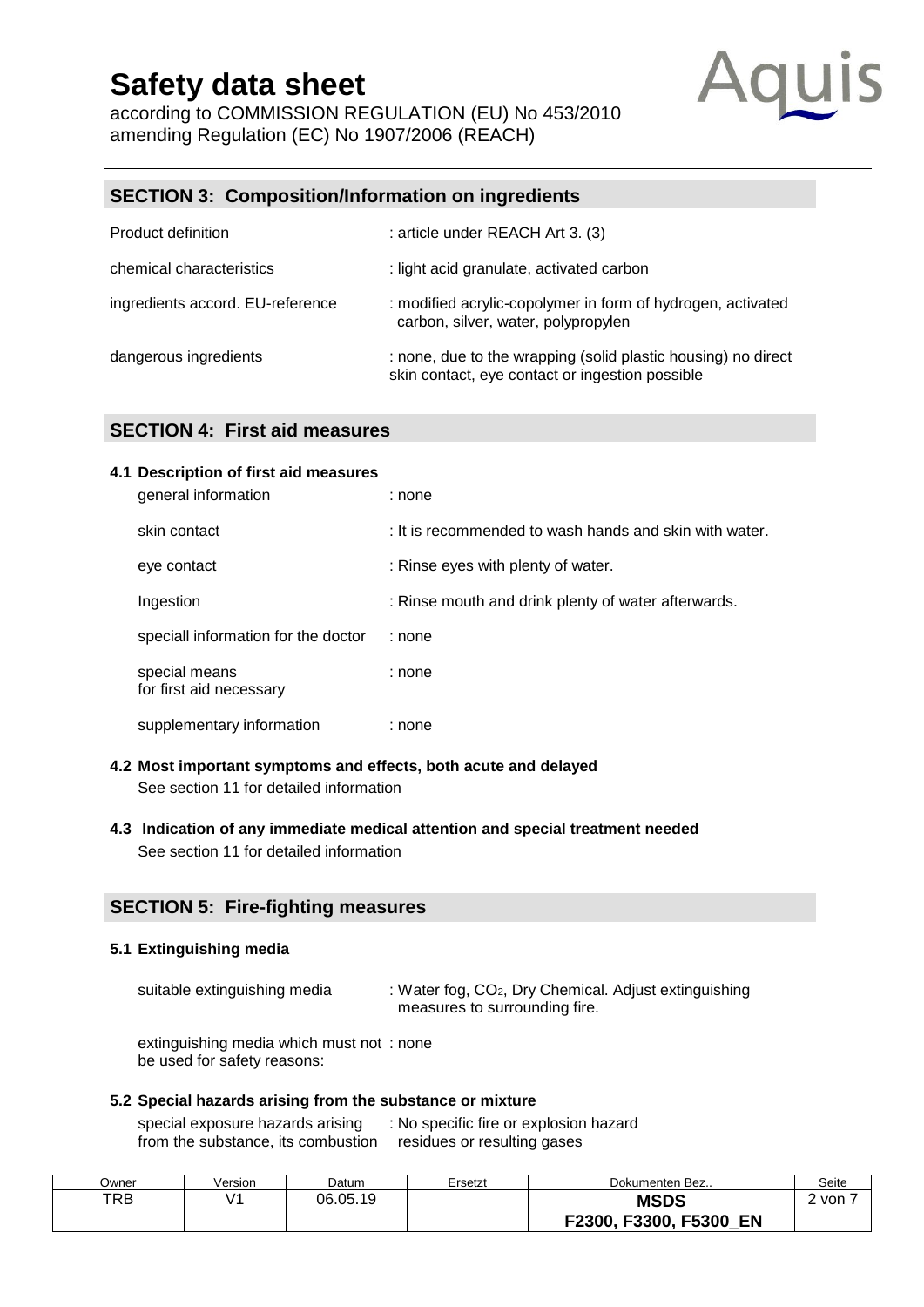according to COMMISSION REGULATION (EU) No 453/2010 amending Regulation (EC) No 1907/2006 (REACH)



Hazardous Decomposition or Byproducts: CO, CO<sup>2</sup> **5.3 Advice for firefighters**  special protective equipment for : Protect body, face and hands. fire-fighters **SECTION 6: Accidental release measures 6.1 Personal precautions, protective equipment and emergency procedures**  personal precautions : slip hazard (dispose material) **6.2 Environmental precautions**  environmental precautions : none **6.3 Methods and material for containment and cleaning up**  Absorb or sweep up material and dispose of according **6.4 Reference to other sections : see section 1 for contact information in emergency** See section 8 for information on appropriate personal protective equipment See section 13 for additional waste treatment **SECTION 7: Handling and storage: 7.1 Precautions for safe handling** Handling : When utilisation is [appropriate](http://dict.leo.org/se?lp=ende&p=/Mn4k.&search=appropriate) there are no special measures needed. **7.2 Conditions for safe storage, including any incompatibilities**

| Storage | :Safe against humidity, water, direct insolation and high |
|---------|-----------------------------------------------------------|
|         | temperatures (40°C and more)                              |
|         |                                                           |

**7.3 Specific end use(s)**

Recommendations : Not available Industrial sector specific solutions

## **SECTION 8: Exposure control/personal protection**

### **8.1 Control parameters**

Exposure limit values : None

| Dwner | Version | Datum    | Ersetzt | Dokumenten Bez               | Seite |
|-------|---------|----------|---------|------------------------------|-------|
| TRB   | ۷1      | 06.05.19 |         | <b>MSDS</b>                  | von   |
|       |         |          |         | F3300, F5300<br>F2300,<br>EN |       |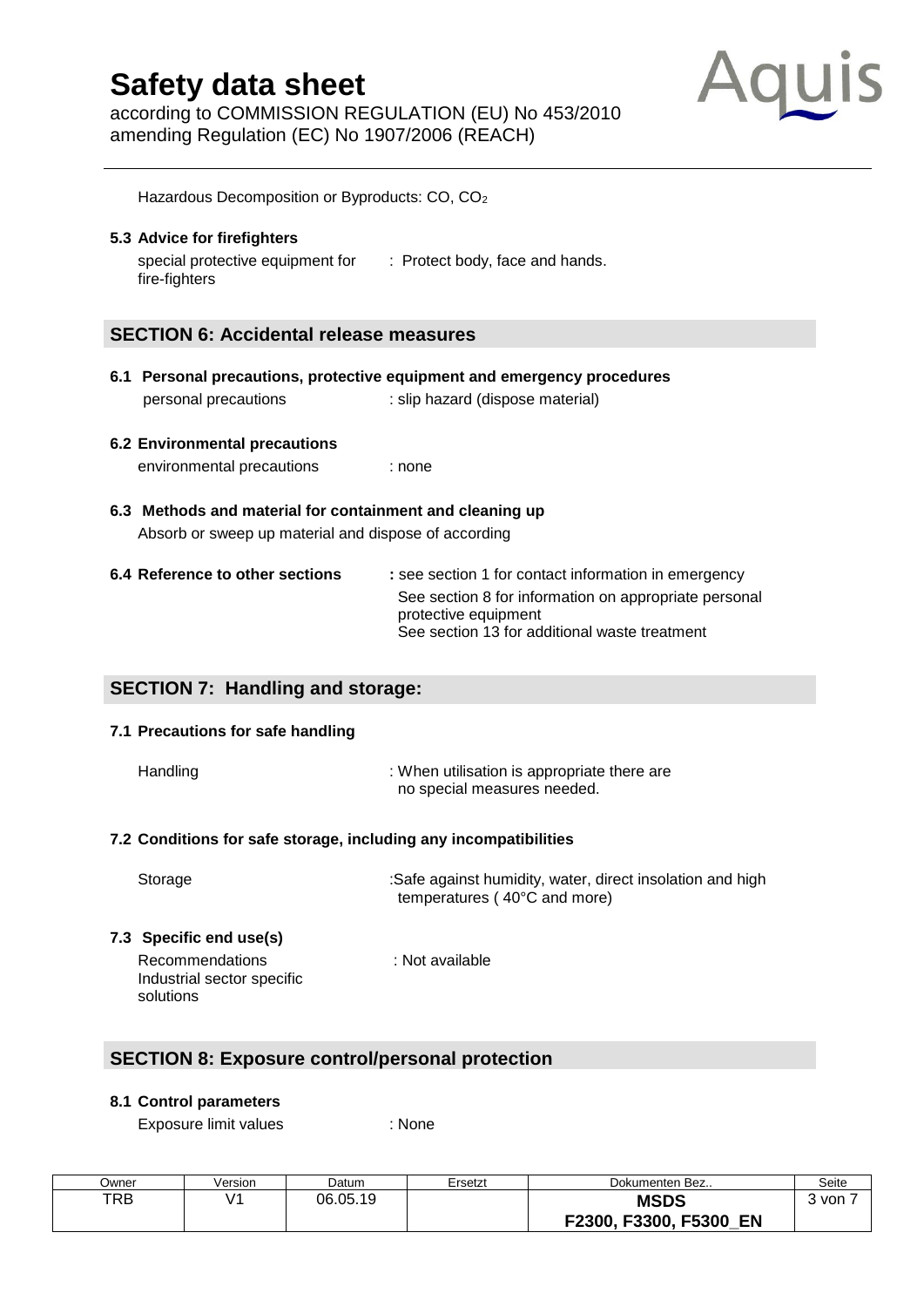according to COMMISSION REGULATION (EU) No 453/2010 amending Regulation (EC) No 1907/2006 (REACH)



#### **8.2 Exposure controls**

| additional information for the<br>composition of technical<br>installations | : No special measures needed. |
|-----------------------------------------------------------------------------|-------------------------------|
| constituent substance with<br>occupational limits to contoll                | : none                        |
| personal protection                                                         | : none                        |

## **SECTION 9: Physical and chemical properties**

#### **9.1 Information on basic physical and chemical properties**

| : granulate (mix)<br>: beige/black |
|------------------------------------|
| ٠.                                 |
| : not applicable                   |
| : not applicable                   |
| : not applicable                   |
| : -                                |
| t -                                |
| t -                                |
| : insoluble                        |
| : 2,2 g/l: approx. 6,0             |
|                                    |

#### **9.2 Other information**

No additional information

## **SECTION 10: Stability and reactivity**

| 10.1 Reactivity          | : No specific test data to reactivity available for this<br>product                 |
|--------------------------|-------------------------------------------------------------------------------------|
| 10.2 Chemical stability  | : The product is stable                                                             |
| 10.3 Possibility of      |                                                                                     |
| hazardous reactions      | : Under normal conditions of storage and use, hazardous<br>reactions will not occur |
| 10.4 conditions to avoid | : No degradation when appliance is conventional.                                    |
| 10.5 materials to avoid  | : Not to mix with strong oxidizing acids.                                           |

| Dwner | Version | Datum    | Ersetzt | Dokumenten Bez                              | Seite |
|-------|---------|----------|---------|---------------------------------------------|-------|
| TRB   |         | 06.05.19 |         | <b>MSDS</b><br>F3300, F5300<br>EN<br>F2300. | von   |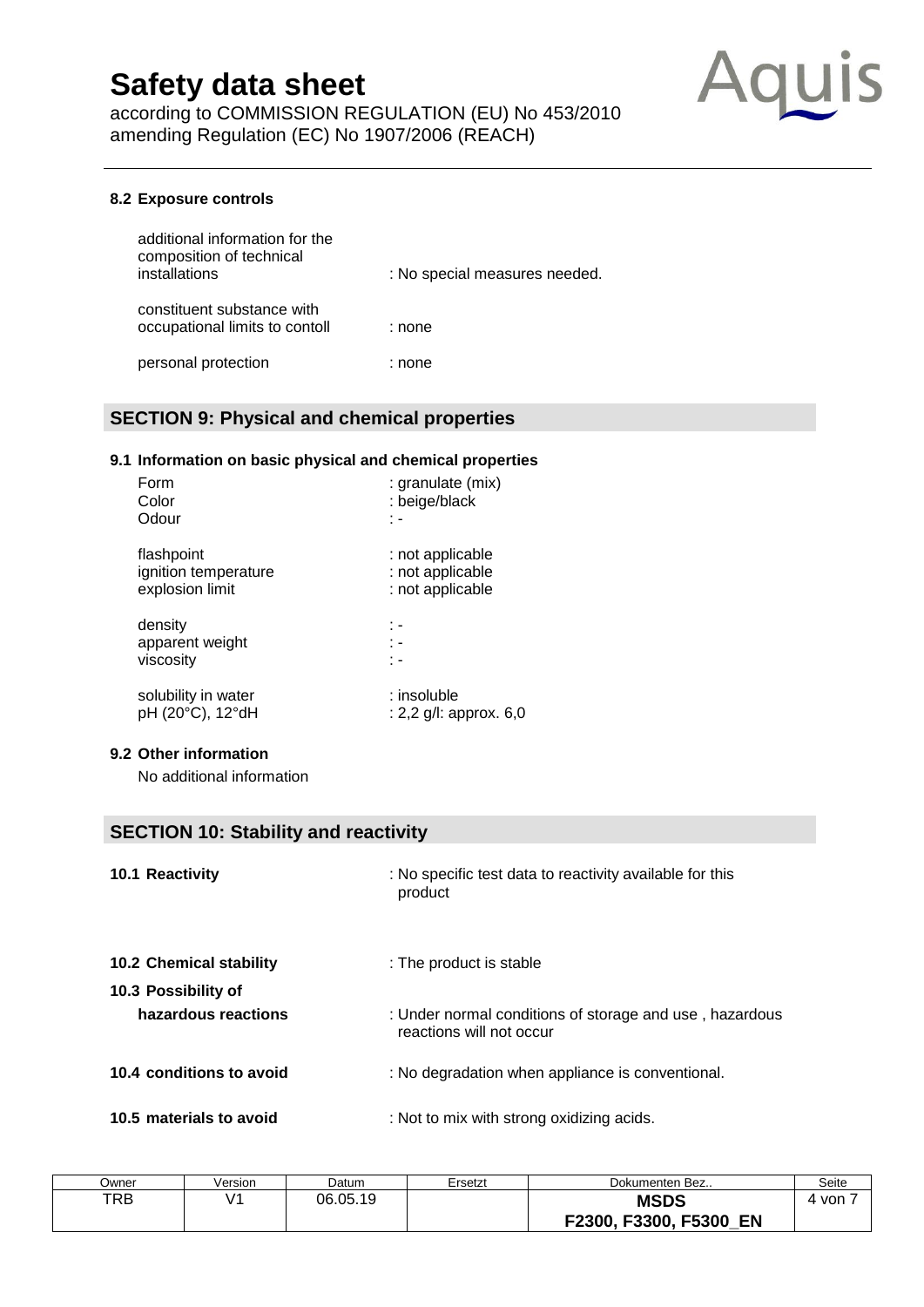according to COMMISSION REGULATION (EU) No 453/2010 amending Regulation (EC) No 1907/2006 (REACH)



#### **10.6 hazardous decomposition**

**products** : None, when appliance is conventional.

#### **SECTION 11: Toxicological information**

**11.1 Information on toxicological effects** Not available

#### **SECTION 12: Ecological information**

| 12.1 Toxicity             |                 |
|---------------------------|-----------------|
| <b>Conclusion/Summary</b> | : Not available |

- **12.2 Persistance and degradability**
	- **Conclusion/Summary** : Not available
- **12.3 Bioaccumulative potential** : Not available
- **12.4 Mobility in soil Soil/water partition Coefficient (K**oc) : Not available
- **12.5 Results of PBT and vPvB assessment PBT** : Not applicable **vPvB** : Not applicable
- **12.6 Other adverse effects** : None

The function of public [sewage](http://dict.leo.org/se?lp=ende&p=/Mn4k.&search=sewage) [treatment](http://dict.leo.org/se?lp=ende&p=/Mn4k.&search=treatment) [plants](http://dict.leo.org/se?lp=ende&p=/Mn4k.&search=plants) will not get affected, not even by a bigger quantity. The product is biologicaly inert and not [degradable.](http://dict.leo.org/se?lp=ende&p=/Mn4k.&search=bio-degradable) The product is not water-endangered.

#### **SECTION 13: Disposal considerations**

#### **13.1 Waste treatment methods**

[Adequate](http://dict.leo.org/se?lp=ende&p=/Mn4k.&search=adequate) [and](http://dict.leo.org/se?lp=ende&p=/Mn4k.&search=and) [orderly](http://dict.leo.org/se?lp=ende&p=/Mn4k.&search=orderly) obliteration at the responsible department.

Waste key numbers:

| 19 00 00 | wastes from waste management facilities, off-site waste water treatment plants and<br>the preparation of water intended for human consumption and water for industrial use |
|----------|----------------------------------------------------------------------------------------------------------------------------------------------------------------------------|
| 19 09 00 | wastes from the preparation of water intended for human consumption or water for<br>industrial use                                                                         |
| 19 09 04 | spent activated carbon                                                                                                                                                     |
| 19 09 05 | saturated or spent ion exchange resins                                                                                                                                     |
| 19 09 99 | wastes not otherwise specified                                                                                                                                             |

| Jwner | Version | Datum    | Ersetzt | Dokumenten Bez               | Seite |
|-------|---------|----------|---------|------------------------------|-------|
| TRB   | 11      | 06.05.19 |         | <b>MSDS</b>                  | von   |
|       |         |          |         | F3300, F5300<br>EN<br>F2300. |       |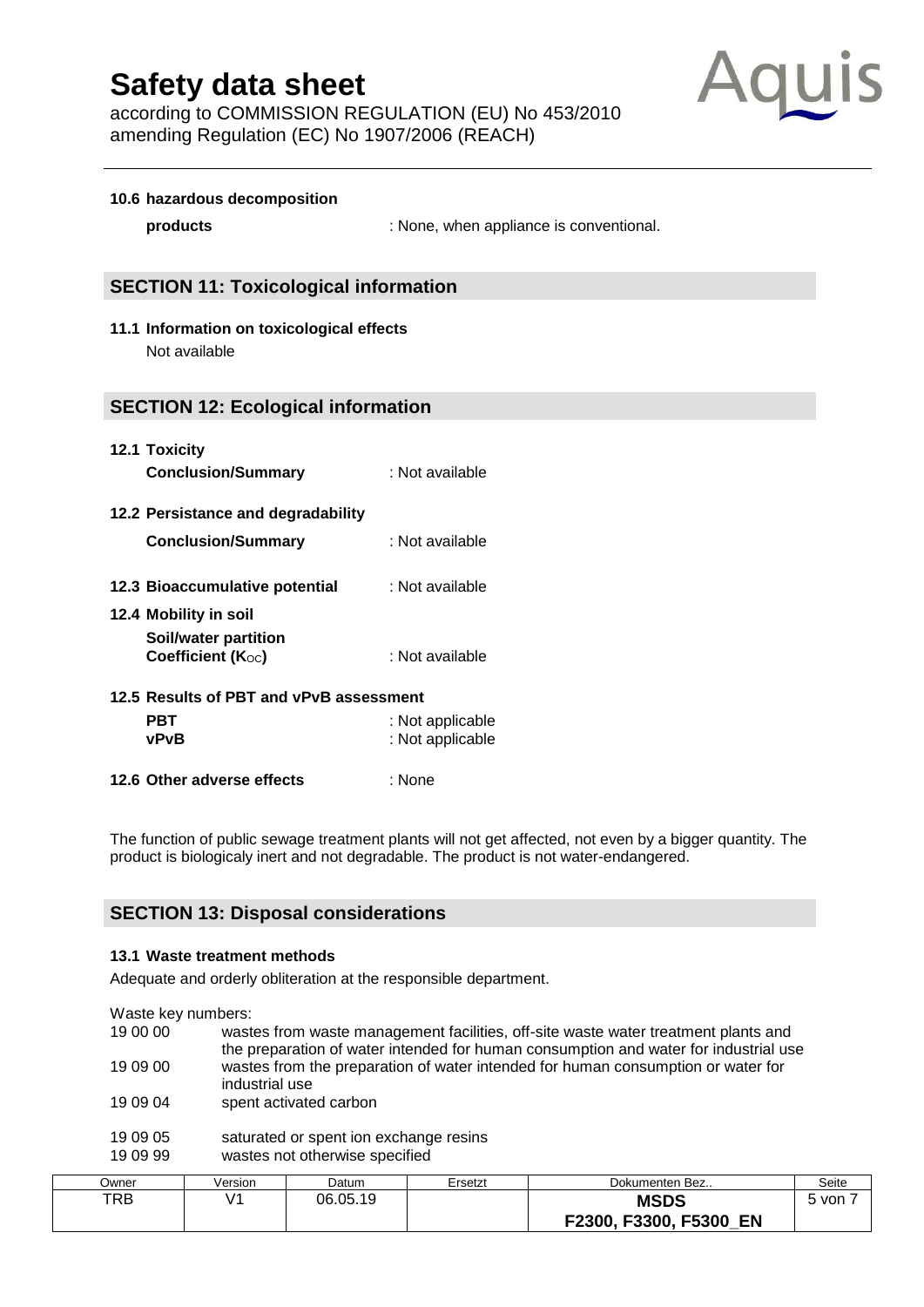according to COMMISSION REGULATION (EU) No 453/2010 amending Regulation (EC) No 1907/2006 (REACH)



Recycling through producer.

Disposal of smaller quantities through domestic waste (waste key number 20 01 39 plastics)

## **SECTION 14: Transport information**

#### **14.1 UN number**

| ADR/RID     |  |
|-------------|--|
| <b>ADN</b>  |  |
| <b>IMDG</b> |  |
| <b>IATA</b> |  |

#### **14.2 UN proper shipping name**

| ADR/RID     |  |
|-------------|--|
| <b>ADN</b>  |  |
| <b>IMDG</b> |  |
| IATA        |  |
|             |  |

#### **14.3 Transport hazard class(es)/marks**

| ADR/RID<br><b>ADN</b> |  |
|-----------------------|--|
| <b>IMDG</b>           |  |
| <b>IATA</b>           |  |

#### **14.4 Packing group**

| $\overline{\phantom{a}}$ |
|--------------------------|
| $\overline{\phantom{a}}$ |
| $\overline{\phantom{a}}$ |
|                          |
|                          |

#### **14.5 Environmental hazards**

| ADR/RID     | : No |
|-------------|------|
| <b>ADN</b>  | : No |
| IMDG        | : No |
| <b>IATA</b> | : No |
|             |      |

#### **14.6 Special precautions for user/Additional information**

| ADR/RID | : Not regulated |
|---------|-----------------|
| ADN     | : Not regulated |
| IMDG.   | : Not regulated |
| IATA    | : Not regulated |

### **14.7 Transport in bulk according to Annex II of MARPOL 73/78 and the IBC Code**

Not available

**Hazard notes:** Not dangerous cargo Avoid temperatures below -20°C Avoid heat above +40 °C Keep separated from foodstuffs

| Jwner | /ersion | Datum    | Ersetzt | Dokumenten Bez            | Seite |
|-------|---------|----------|---------|---------------------------|-------|
| TRB   | - 7 -   | 06.05.19 |         | <b>MSDS</b>               | von   |
|       |         |          |         | F2300, F3300, F5300<br>EN |       |